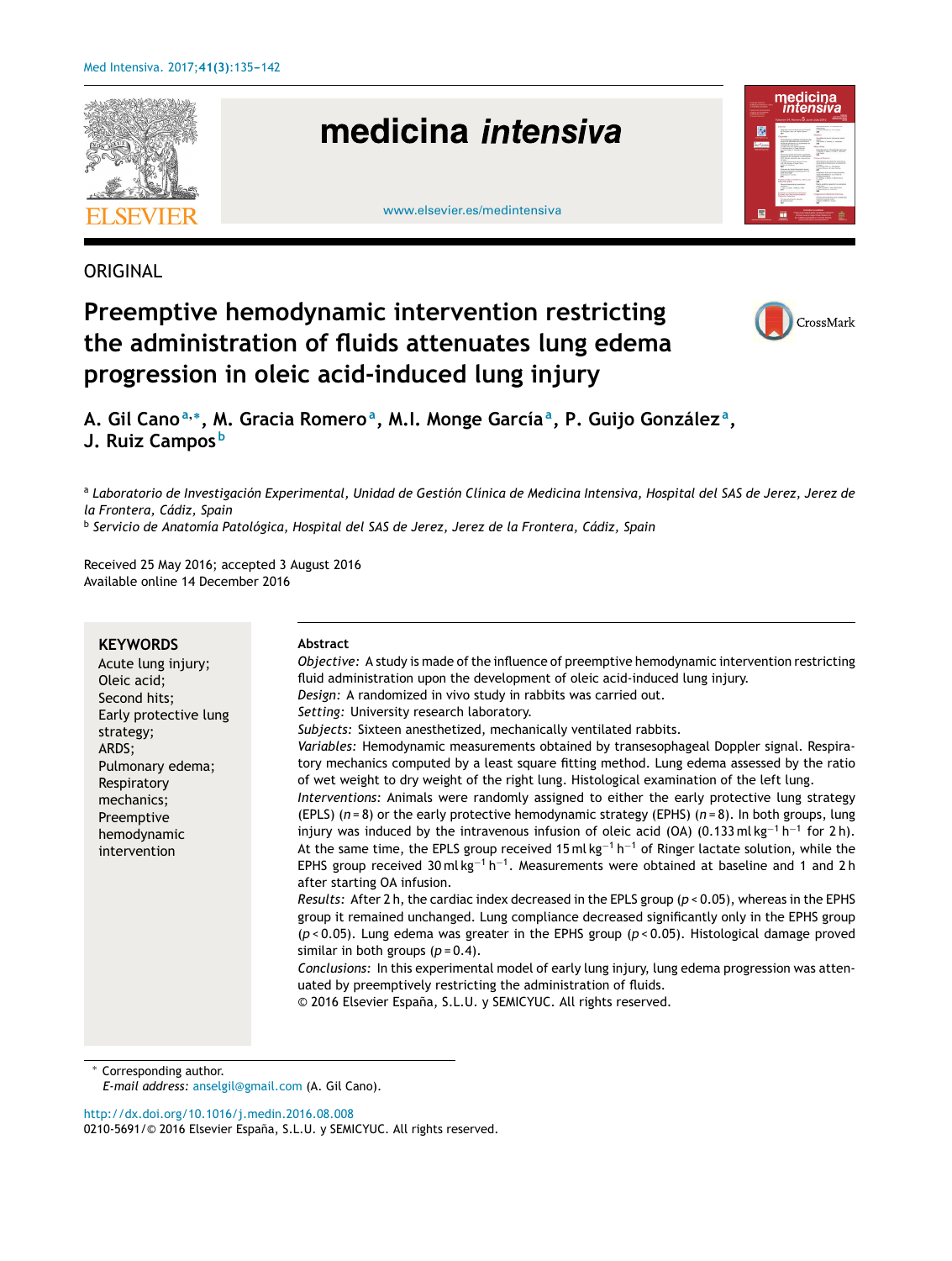**PALABRAS CLAVE**

Lesión pulmonar aguda; Ácido oleico; Impactos secundarios; Estrategia precoz protectora pulmonar; SDRA; Edema pulmonar; Mecánica respiratoria; Intervención hemodinámica preventiva

#### **La restricción preventiva en la administración de fluidos disminuye la formación del edema en la lesión pulmonar inducida por ácido oleico**

#### **Resumen**

*Objetivo:* Conocer cómo influye una intervención hemodinámica preventiva basada en la restricción de fluidos sobre el desarrollo de la lesión pulmonar inducida por la administración de ácido oleico.

*Diseno: ˜* Estudio aleatorizado en animales vivos.

*Lugar:* Laboratorio universitario de investigación experimental.

*Variables:* Mecánica respiratoria (método de los mínimos cuadrados), medidas hemodinámicas (doppler esofágico), estimación del edema pulmonar (relación peso húmedo/seco del pulmón derecho) y daño histológico del pulmón izquierdo.

*Intervenciones:* Ocho animales fueron asignados a un grupo con una estrategia protectora pulmonar (EPP), y otros 8 a otro grupo con una estrategia protectora hemodinámica (EPH). En ambos grupos la lesión pulmonar se desencadenó mediante la administración intravenosa de ácido oleico (0,133 mL/kg<sup>−</sup><sup>1</sup>/h<sup>−</sup><sup>1</sup> durante 2 h), recibiendo simultáneamente los animales del grupo EPP 15 mL/kg<sup>−1</sup>/h<sup>−1</sup> de Ringer Lactato y los del grupo EPH 30 mL Kg<sup>−1</sup> h<sup>−1</sup>. Se obtuvieron medidas basales, a la hora y a las 2 h.

*Resultados:* Transcurridas las 2 h de experimento el índice cardiaco permaneció estable en el grupo EPH, pero disminuyó en el grupo EPP (p < 0,05). Por el contrario, la distensibilidad pulmonar disminuyó significativamente solo en el grupo EPH (p < 0,05), en el cual el edema pulmonar estimado mediante la relación peso húmedo/seco del pulmón derecho fue mayor ( $p$  < 0,05). El daño histológico fue similar en ambos grupos ( $p = 0,4$ ).

*Conclusiones:* En este modelo experimental de lesión pulmonar aguda en fase inicial, la formación del edema pulmonar fue atenuada por la restricción preventiva en la administración de fluidos.

© 2016 Elsevier España, S.L.U. y SEMICYUC. Todos los derechos reservados.

# **Introduction**

Acute respiratory distress syndrome (ARDS) is a catastrophic form of respiratory failure that has been described in more than 30 entities or triggering conditions.<sup>[1,2](#page-6-0)</sup> A common finding in all of them is a delay, which can range from hours to several days, between the time this initial aggression occurs and the subsequent clinical presentation of  $ARDS.<sup>3</sup>$  $ARDS.<sup>3</sup>$  $ARDS.<sup>3</sup>$  During this time gap, further attacks or impacts called ''second hits'' frequently occur that, although less intense, affect the lungs that are already damaged and sensitized, further aggravating the initial lung inflammation, and may precipitate the clinical onset of ARDS. $4,5$  Most commonly, second hits are iatrogenic insults, such as transfusions, mechanical ventilations with high tidal volumes, or the inappropriate administration of fluids. $4-6$  The theory of second hits implies that ARDS may have preclinical stages, offering to clinicians an opportunity to intervene earlier before devastating respiratory failure when clinical criteria of ARDS are present. In fact, a recent interdisciplinary intervention aimed at avoiding large tidal volumes and inappropriate transfusions in mechanically ventilated patients was associated with a decreased frequency of new cases of ARDS.[7](#page-6-0)

Diffuse alveolar damage with severe inflammation and high permeability protein-rich edema in the lungs represents the most characteristic pathological finding in more than half of patients with ARDS.<sup>[8](#page-6-0)</sup> In these patients, high

permeability pulmonary edema contributes significantly to the development of the disease and represents a potential target for early preventative therapy. Pulmonary edema is determined by the Starling relationship, which predicts the net flow of liquid across a membrane. In high permeability pulmonary edema, the most common mechanism for a rise in the transcapillary filtration of fluids is an increase in capillary permeability. However, experimental studies demonstrated that, at a given increase in capillarity permeability, a modest change in pulmonary vascular pressure greatly modifies the quantity of pulmonary edema.<sup>9</sup> [T](#page-6-0)his is probably one of the reasons why a strategy of restricting the administration of fluids has demonstrated to be useful in ARDS for decreasing pulmonary edema and improving lung function.[10](#page-6-0) However, whether this strategy restraining fluid administration may also be useful in preventing the development of ARDS is not well known.

We hypothesized that a preemptive hemodynamic intervention by restricting the administration of fluids, right at the very start of lung injury, would be successful in reducing the formation and the progression of pulmonary edema, decreasing the severity of the resulting respiratory failure. We refer to this strategy as the early protective lung strategy (EPLS) and compare it against another strategy to maintain hemodynamic stability, which we call the early protective hemodynamic strategy (EPHS). In this study, we applied from the very inception of the injury and pulmonary inflammation in a rabbit model of lung injury with the involvement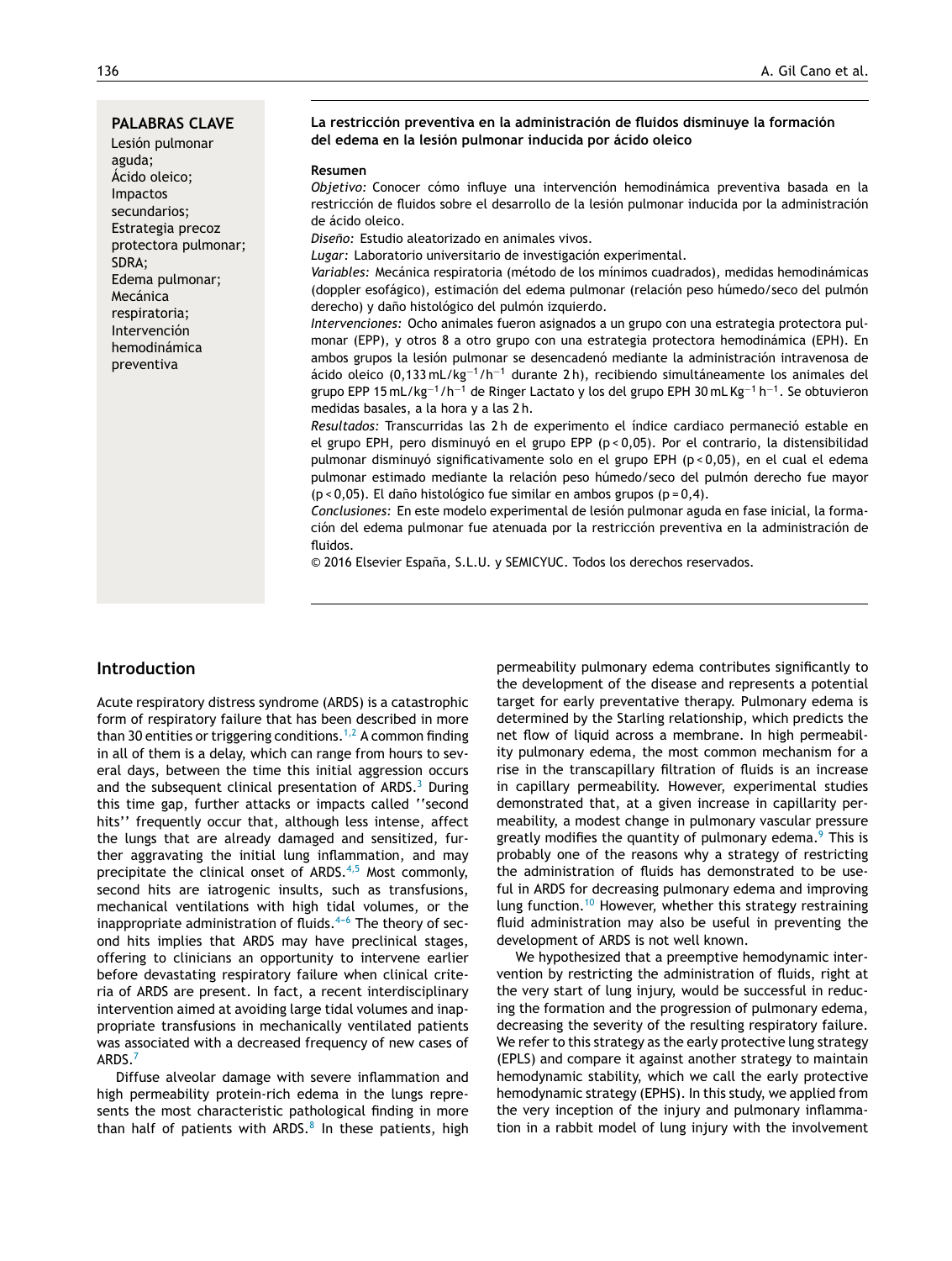of the cardio circulatory function, induced by continuous intravenous administration of oleic acid  $(OA).<sup>11-13</sup>$ 

# **Materials and methods**

Sixteen New Zealand rabbits (weight  $2.8 \pm 0.2$  kg), supplied by the Reproduction Laboratory of the University of Cadiz, were maintained in individual cages on a 12-hour light/dark cycle with free access to food and water until the time of the experimental procedures. All of the procedures and protocols in this investigation were reviewed and approved by the Ethical Committee for Animal Experimentation of the School of Medicine of the University of Cadiz. The animal care and use procedures conformed to European Ethical Standards *(European Union Directive 86/609 and Spanish Royal Decree 1201/2005)* for the care and use of laboratory animals for experimental research.

#### **Animal preparation and instrumentation**

The animals were anesthetized with xylazine (10 mg/kg intramuscularly) and Ketamine (40 mg/kg intramuscularly). The animals were tracheotomized, intubated, and mechanically ventilated with volume-controlled ventilation (Siemens Servo 900C ventilator, Siemens-Elema AB, Solna, Sweden) at a tidal volume of 8 ml/kg, a positive end expiratory pressure (PEEP) of  $3 \text{cm}H_2O$ , an inspiration to expiration ratio of 1:2, a respiratory rate of 35/minute, and an inspired oxygen fraction of 0.6. The anesthesia was maintained with a continuous intravenous infusion of ketamine (20 mg kg<sup>−</sup><sup>1</sup> h −1 ) and xylazine (6 mg kg<sup>-1</sup> h<sup>-1</sup>). A muscular blockade was maintained with a rocuronium bromide infusion (0.1 mg kg $^{-1}$  h $^{-1}$ ).

#### **Respiratory monitoring**

Continuous non-invasive measurements of flow, pressure, and volume in the animal's airway were measured using a calibrated CO<sub>2</sub>SMO Plus! monitor (Respironics Novametrix Medical System INC, Wallingford, CT, USA) with a neonatal flow sensor connected directly to the animal's tracheal tube.<sup>[14](#page-6-0)</sup> Dynamic compliance  $(C_{dyn})$ , inspiratory and expiratory airway resistance (*R*awi, *R*awe), dynamic intrinsic PEEP (auto-PEEP), and total inspiratory work of breathing (WOB) were continuously computed by least squares fitting of the flow, volume, and pressure raw waveform data to a simple model.[15](#page-6-0) Data were downloaded via a RS232 connection to a laptop computer for collection and posterior review using data acquisition software (Analysis+, Novametrix Medical System INC, Wallingford, CT, USA).

## **Hemodynamic monitoring**

Commercially available Doppler equipment (Cardio QPTM, Deltex Medical TM, Chichester, UK) with a 4 MHz flexible pediatric transesophageal probe (KDP n-Kinder Doppler Probe<sup>®</sup>) was used for the studies.<sup>[16](#page-6-0)</sup> The probe was introduced into the rabbit at mid-esophagus until the aortic blood flow signals were best identified. The optimal position of the probe was suggested by an audible, maximal pitch and a sharply defined velocity waveform with minimal spectral dispersion. Consecutive transesophageal Doppler measurements for 60 s at the beginning, at 1 h, and

at 2 h (end of experiment) were completed and averaged to calculate the cardiac index (CI) (cardiac output divided by the weight), the corrected flow time (cFT) (length of time of systolic blood flow adjusted for heart rate, [i.e., divided by the square root of the heart cycle time]), the peak velocity (PV) (maximal velocity during systole), and the mean acceleration (MA) (PV divided by the acceleration time during systole) of the descending aorta velocity waveform. $17-19$  The arterial pressure was measured by an indwelling femoral artery catheter connected to a pressure transducer (TruWave® , Edwards Lifesciences LLC, Irvine, CA, USA).

#### **Experimental protocol**

Immediately after the baseline measurement of hemodynamic and lung mechanics, the animals were randomly assigned to the EPLS group  $(n=8)$  or the EPHS group (*n* = 8), and the lung injury was induced by continuous intravenous infusion of OA (0.133 ml kg<sup>-1</sup> h<sup>-1</sup> for 2 h) via the central venous catheter.[11](#page-6-0) During this period, the EPLS group received 15 ml kg<sup>-1</sup> h<sup>-1</sup> of Ringer Lactate, and the EPHS group received  $30$  ml kg<sup>-1</sup> h<sup>-1</sup>. Once 2 h elapsed, all of the rabbits were killed by an injection of a lethal dose of chloride potassium.

At the end of the experiment, the thorax was opened, and the lungs were removed en bloc. The right lung was weighed and then dried in a microwave oven at a power of 150 W for 60 min.<sup>[20](#page-7-0)</sup> The ratio of wet weight to dry weight (WW/DW) of the right lung was calculated to assess tissue edema. The left lung was excised and immersed in 10% formaldehyde for at least 72 h. Tissue samples were dehydrated with graded alcohol, embedded in paraffin, and cut in a series of 4  $\mu$ m-thick slices that were stained with hematoxylin and eosin. A pathologist (JRC) then evaluated these tissue sections in a blinded fashion using the following scoring system to grade the degree of lung injury: 0 (no damage) to 3 (maximal damage). These score were according to the combined assessments of alveolar congestion, alveolar hemorrhage and edema, infiltration/aggregation of the neutrophils in the airspace or vessel wall, the thickness of the alveolar wall, bronchiole epithelial desquamation, and hyaline membrane formation

## **Statistical analysis**

Unless otherwise indicated, the results are presented as mean  $\pm$  SD. Data were tested for normal distribution with the Agostino-Pearson test. We used a two-way analysis of variance for repeated measures to determine the statistical significance of group differences in the respiratory parameters and the Doppler transesophageal measurements at different time points. When statistical significance was indicated, it was further examined by a post hoc analysis (Student-Newman-Keuls test). A Student's unpaired t-test was used for single-time point observation. Results from the histological studies are expressed as median and range, and the statistical analysis was performed using the Mann Whitney *U*-test. Data were analyzed by using MedCalc Statistical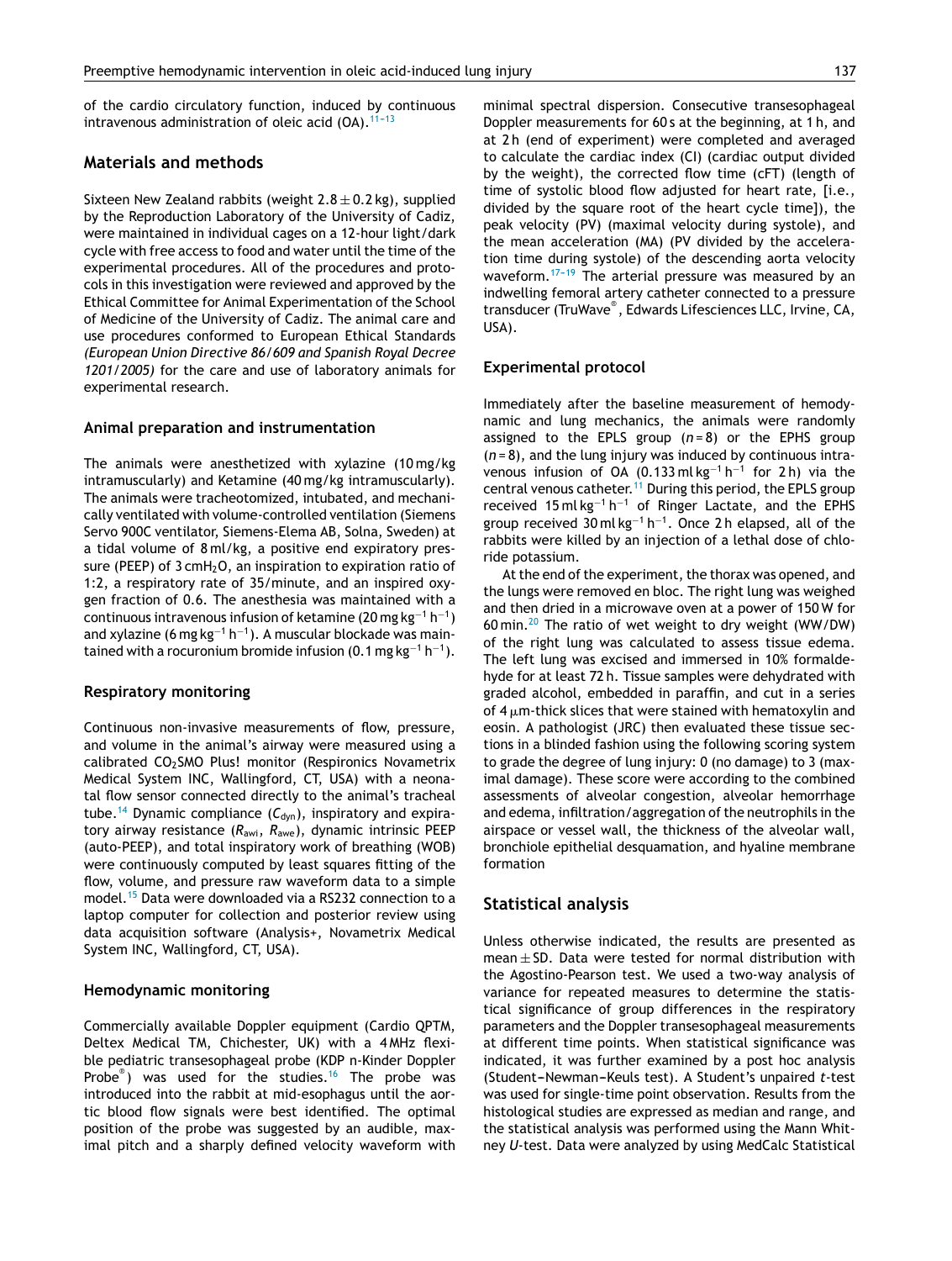**Table 1** Baseline hemodynamic parameters in EPLS and EPHS groups.

|                                           | <b>EPLS</b>    | <b>EPHS</b>    | р    |
|-------------------------------------------|----------------|----------------|------|
| CI, ml min <sup>-1</sup> kg <sup>-1</sup> | $151 \pm 11$   | $155 \pm 21$   | 0.8  |
| cFT, ms                                   | $256 \pm 28$   | $255 \pm 21$   | 0.9  |
| $MA, m s^{-2}$                            | $12.5 \pm 2.7$ | $12.8 \pm 3.1$ | 0.8  |
| PV, $ms^{-1}$                             | $82 + 14$      | $80 + 11$      | 0.7  |
| HR, min <sup>-1</sup>                     | $137 + 22$     | $155 \pm 16$   | 0.09 |
| MAP, mmHg                                 | $66 \pm 12$    | $65 \pm 15$    | 0.9  |

Data are presented as mean  $\pm$  standard deviation. EPLS, early protective lung strategy; EPHS, early protective hemodynamic strategy; CI, cardiac index; cFT, corrected aortic flow time; MA, mean acceleration of aortic flow; PV, peak velocity of aortic flow; HR, heart rate; MAP, mean arterial pressure (*p* Values refer to difference between both groups by unpaired *t* test)*.*

Software (version 9.5.2.0; MedCalc Software bvba, Ostend, Belgium). Statistical significance was assumed at a probability <0.05.

# **Results**

In 16 rabbits randomly allotted to each of the two groups (EPLS and EPHS), we found that at the beginning of the experiment, each group had similar baseline characteristics for any of the hemodynamic and respiratory variables measured (Tables 1 and 2). The total fluid intake (i.e., sedation, oleic preparation, and fluid therapy) was 19.8 ml $kg^{-1}$  h $^{-1}$ in the EPLS group and 36.2 ml kg<sup>-1</sup> h<sup>-1</sup> in the EPHS group (*p* < 0.001).

## **Hemodynamic changes**

As shown in [Fig.](#page-4-0) 1, both strategies shown different hemodynamic effects. Compared with the baseline, there was a decrease in the CI that reached statistical significance in the animals in the EPLS group; however in the animals in the EPHS group, the CI remained unchanged throughout the experiment. Heart rate decreased significantly in the animals in the EPHS group, and by the end of the experiment, the cFT was significantly higher in the EPHS group ([Fig.](#page-4-0) 1).

| Table 2 Baseline lung mechanics in EPLS and EPHS groups. |
|----------------------------------------------------------|
|                                                          |

|                                                                       | <b>EPLS</b>                         | <b>EPHS</b>           | р   |
|-----------------------------------------------------------------------|-------------------------------------|-----------------------|-----|
| $C_{dyn}$ , ml cmH <sub>2</sub> O <sup>-1</sup>                       | $1.84 \pm 0.22$                     | $1.92 \pm 0.38$       | 0.5 |
| $R_{\text{awi}}$ , cmH <sub>2</sub> O L <sup>-1</sup> s <sup>-1</sup> | $42.9 + 4.28$                       | $43.93 \pm 10.79$ 0.8 |     |
| $R_{\text{awe}}$ , cmH <sub>2</sub> O L <sup>-1</sup> s <sup>-1</sup> | $52.22 + 6.93$                      | $53.58 \pm 12.4$      | 0.7 |
| WOB, J/L                                                              | $0.694 \pm 0.076$ 0.655 $\pm$ 0.068 |                       |     |

Data are presented as mean  $\pm$  standard deviation. EPLS, early protective lung strategy; EPHS, early protective hemodynamic strategy;  $C_{dyn}$ , dynamic compliance of respiratory system;  $R_{awi}$ , inspiratory airway resistance; *R*awe, expiratory airway resistance; WOB, total inspiratory work of breathing (*p* Values refer to difference between both groups by unpaired *t* test).

#### **Respiratory changes**

As shown in [Fig.](#page-4-0) 2, the two strategies had different effects on respiratory mechanics. Compared to the baseline, at 1 and 2 h (end of experiment), the  $C_{dyn}$  had decreased significantly only in animals in the EPHS group. Other measurements of respiratory mechanics, *R*awi, *R*awe and WOB, increased more in the EPHS group, although without statistical significance. No animals in either group showed auto-PEEP.

## **Lung edema and descriptive histology**

Pulmonary edema estimation by calculating the WW/DW ratio was increased in the two groups, but it was higher in the EPHS group than in the EPLS group  $(6.8 \pm 0.8$  g in the EPHS group and  $5.8 \pm 0.8$  g in the EPLS,  $p$ : 0.02; normal value in our laboratory ∼5 g).

In all of the animals, the lungs exhibited gross damage, including edema with petechial hemorrhages on the surface; however, the lungs of the animals in the EPHS group exhibited more intense damage, especially hemorrhages [\(Fig.](#page-5-0) 3). The histological findings, including alveolar congestion, interstitial and alveolar infiltration/aggregation of neutrophils, alveolar membrane focal thickening, alveolar edema or hemorrhage, bronchiole epithelial desquamation, and hyaline membranes were present in similar degrees in both groups (lung injury score  $8.5^{7-11}$  in the EPHS group and  $8.5^{6-9}$  in the EPLS group; *p*: 0.4).

#### **Discussion**

The main finding of this experimental study is that a preemptive hemodynamic intervention by restricting the administration of fluids significantly slowed the progression of pulmonary edema and the decreased pulmonary compliance in OA-induced acute lung injury. When fluids were administered more liberally to focus on ensuring the hemodynamic stability, pulmonary edema progression was higher and C<sub>dyn</sub> decreased more than when fluids were infused in smaller quantities that were insufficient to prevent hemodynamic deterioration. Therefore, the EPHS proved useful to maintain hemodynamic stability, but it was detrimental to the progression of pulmonary edema; conversely, the EPLS was successful in reducing the progression of pulmonary edema, but it was not effective in preventing hemodynamic deterioration.

ARDS is a catastrophic form of lung injury characterized in more than half of patients by diffuse alveolar damage with severe inflammation and high permeability protein-rich edema in the lungs. $8$  This syndrome produces results that are notoriously difficult to treat once the diagnosis is made and has an associated mortality approaching  $40\%$ .<sup>[21](#page-7-0)</sup> Recent studies suggest that the development of lung damage represents a progression of pathology in the lung between the time of insult and the time at which ARDS criteria are met.<sup>[22,23](#page-7-0)</sup> During this period of time, referred to by some as the silent phase,  $24$  further attacks or impacts (i.e., second hits) frequently occur. These attacks contribute to the gradual progression from initial mild-moderate lung injury to clinical ARDS. $4-7$  Most of the time, the second hits are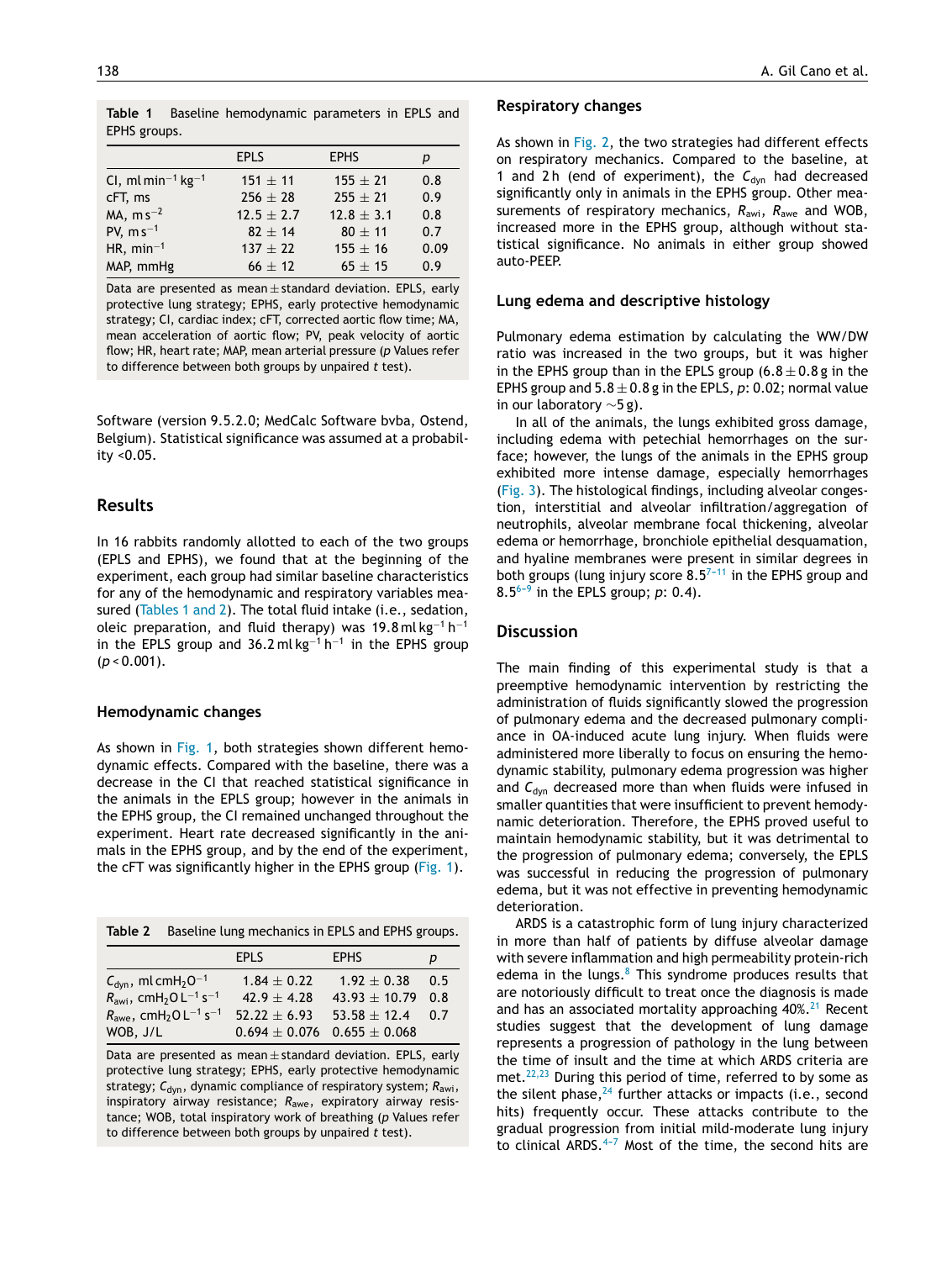<span id="page-4-0"></span>

**Figure 1** Changes over time of hemodynamic parameters as strategy used. EPLS, early protective lung strategy; EPHS, early protective hemodynamic strategy; CI, cardiac index; cFT, corrected aortic flow time; PV, peak velocity of aortic flow; MA, mean acceleration of aortic flow; HR, heart rate; MAP, mean arterial pressure (\**p* < 0.05 compared to baseline by two-way analysis of variance for repeated measures; #*p* < 0.05 comparing values between both groups at the end of experiment by Student's unpaired *t*-test).



**Figure 2** Changes over time of respiratory mechanics as strategy used. EPLS, early protective lung strategy; EPHS, early protective hemodynamic strategy. *C*dyn, dynamic compliance of respiratory system; *R*awi, inspiratory airway resistance; *R*awe, expiratory airway resistance; WOB, total inspiratory work of breathing (\**p* < 0.05 compared to baseline by two-way analysis of variance for repeated measures;  $\#p$  < 0.05 compared to one hour by two-way analysis of variance for repeated measures).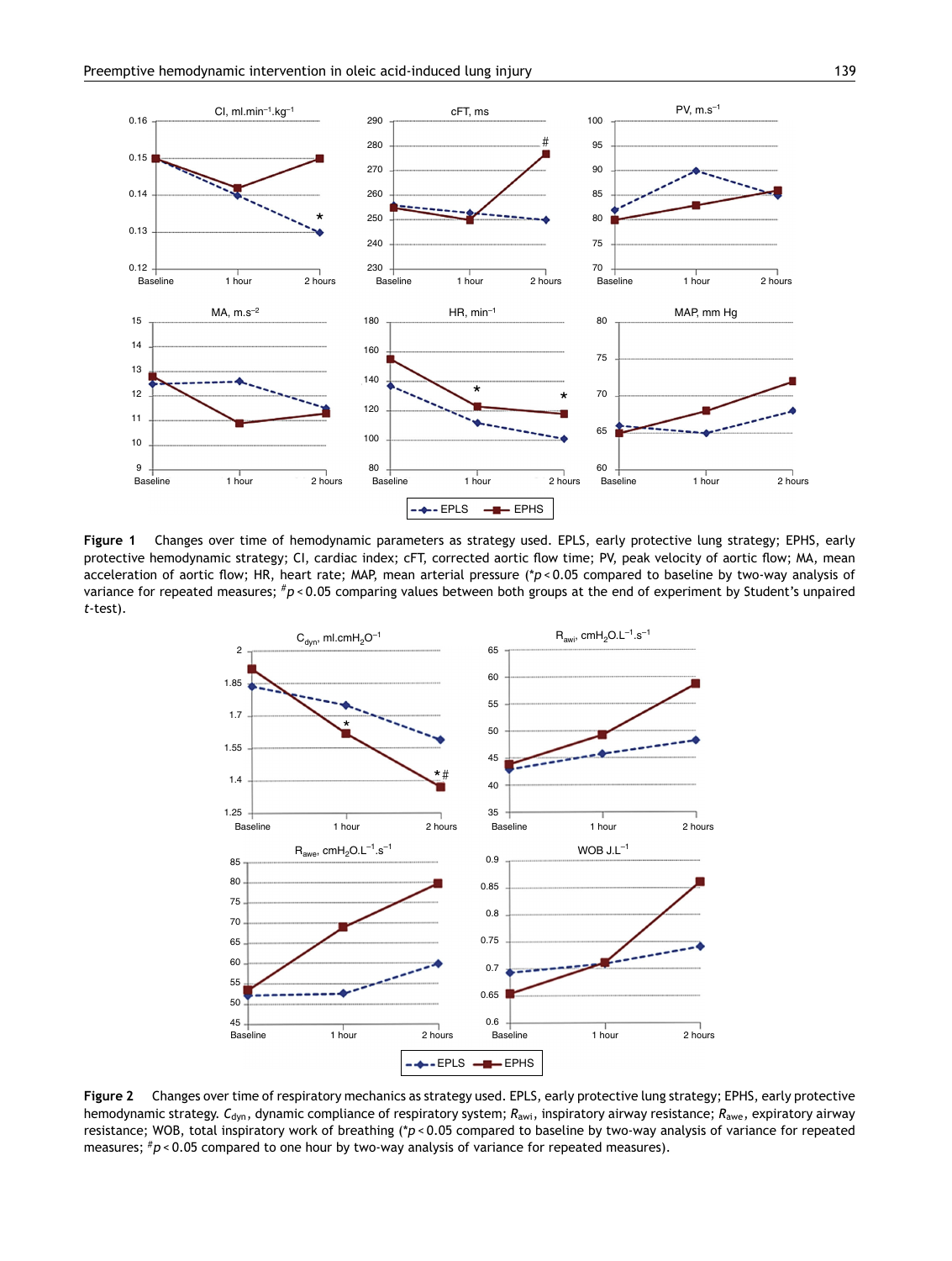<span id="page-5-0"></span>

**Figure 3** Gross pathology surface of right lung of representative animals from (a) the EPHS group and (b) the EPLS group. (a) EPHS shows more intense damage, especially hemorrhagic areas. (b) EPLS shows less hemorrhage with most areas of normal pink. EPHS, early protective hemodynamic strategy; EPLS, early protective lung strategy.

iatrogenic insults, including transfusions, mechanical ventilations with high tidal volumes, delayed treatments of shock and infection, and the inappropriate administration of fluids. Because of the second hits favoring the progression from mild to severe lung injury fulfilling the criteria for ARDS with devastating respiratory failure, there are reasons to believe that the prevention of these hits should result in a decrease in the incidence and severity of ARDS.<sup>[5](#page-6-0)</sup> In this regard, we think that our results suggest that fluid administration, even cautiously adjusted to maintain cardiac output, might behave as a second hit influencing the progression of pulmonary edema and favoring the development of ARDS.

The relationship between the administration of fluids and the development of ARDS was already stated over 40 years ago during periods of war. During these times, it was observed that many patients who had suffered severe trauma were strongly raised with crystalloid solutions and were stabilized in the battle field. Later in the hospital, these patients developed a very severe hypoxemic respiratory failure due to pulmonary edema, which often led to death. This entity, called "wet lung",<sup>[25,26](#page-7-0)</sup> at autopsy was characterized by histopathological changes similar to those described later in ARDS.[27,28](#page-7-0) In the civil stage, several studies have reported a relationship between a positive fluid balance and the development of  $ARDS^{29-33}$ ; however, to date, there is a widespread opinion that it is difficult to establish whether or not this relationship represents a simple association or a cause-and-effect relationship.<sup>[34](#page-7-0)</sup>

During the onset of lung injury and the development of diffuse alveolar damage, high permeability pulmonary edema has a central role, acting as a driving force that reduces the airspace available for normal gas exchange and contributes to the disruption of surfactant, which leads to alveolar instability and collapse. Pulmonary edema is determined by the Starling relationship, which predicts the net flow of liquid across a membrane. In acute lung injury, the most common mechanism for a rise in the transcapillary filtration of fluids is an increase in capillary permeability. $35$ However, experimental studies demonstrated that, at a given increase in capillarity permeability, a modest change in pulmonary vascular pressure greatly modifies the quantity of pulmonary edema. $9$  That is probably why a strategy of restricting the administration of fluids has demonstrated to be useful in acute lung injury for decreasing pulmonary edema and improving lung function.<sup>[10](#page-6-0)</sup> The novelty of our study is that, when this strategy of restricting the administration of fluids was used at the very inception of the injury and pulmonary inflammation, there was less pulmonary edema and less affectation of the respiratory mechanics.

On the other hand, the strategy based on restricting the fluid administration, inadequately maintained cardiac output. The main hemodynamic consequences of OA infusion are a sharp increase in pulmonary vascular resistance with the elevation of pulmonary artery pressure and a signifi-cant decline in cardiac output and heart rate.<sup>[36](#page-7-0)</sup> Moreover, depending of the doses and the velocity of OA administration, systemic vascular collapse can develop. To reverse the cardiac consequences of OA administration, energetic fluid infusion and/or inotropic drugs are frequently used. For results in the benefits, the fluid administration must increase the heart preload, thereby increasing the systolic volume and the cardiac output. In addition to the cardiac output, transesophageal Doppler measurements include the cFT, a parameter that, although is influenced by the after-load, has been proposed as a value of the preload.<sup>[18,37](#page-6-0)</sup> By the end of experiment, the cFT was higher in the EPHS group, and therefore, we believe that the animals in the EPHS group maintained cardiac output, at least during the second hour of the experiment, mainly by increasing the cardiac preload. However, the importance of maintaining the cardiac output during ARDS development is not well known. Although adequate cardiac output is necessary to ensure enough oxygen delivery, high cardiac output can be detrimental for lung injury enhancing transcapillary filtration and pulmonary edema. $38$  Therefore, it is possible that in our experiment, a slight decrease in the cardiac output in the animals in the EPLS group was useful to protect the lungs.

In addition to the experimental nature of this study, there are some limitations to our study. First, the lung injury model we used. Although OA administered to animals increases pulmonary vascular permeability and produces a condition that pathophysiologically resembles acute lung injury in humans,  $13$  the severity or extensiveness of the injury depends on the doses and the direction of the OA administration: a simple bolus, repeated injections, or a continuous infusion. We chose a model by a slow and steady infusion of OA for  $2 h^{11}$  $2 h^{11}$  $2 h^{11}$  that provides a better hemodynamic tolerance and allows for the monitoring of hemodynamic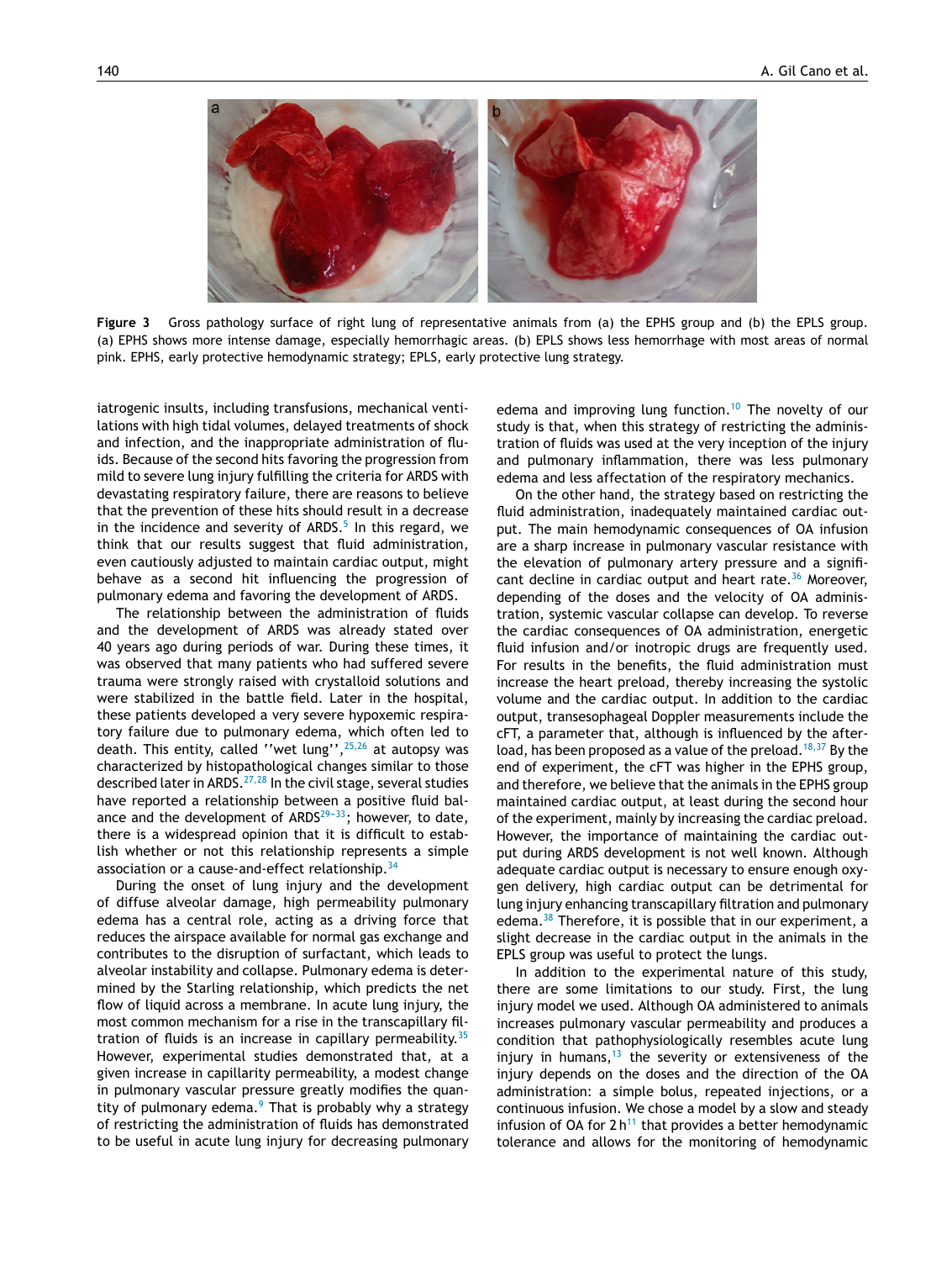<span id="page-6-0"></span>and respiratory changes in detail. However, when the OA is administered in this way, lung damage may progress for at least  $6 h$ .<sup>11</sup> Therefore, it is very likely that the short duration of our study prevented the full development of lung injury in both of the groups. Another important aspect of the study is the way in which the fluids were administered. For the EPHS group, we selected a set amount of fluid to keep CI based on previous preliminary observations we made in our laboratory. However, it is possible that the animals in the EPHS group received an excessive and inadequate amount of fluids, and a component of overhydration was present. Obviously the inclusion of a sham group could have helped to clarify this issue. With respect to the measurement of cardiac output by oesophageal Doppler there is little experience about precision in small animals,  $39$  but we believe that a previous analysis published by our own group<sup>[40](#page-7-0)</sup> strongly supports the accuracy of the reported differences in CI between the two groups. Finally, although we graded the histopathologic findings using a scoring system, we did not perform an extensive study. The fact that there was more macroscopic involvement in the lungs of the EPHS group [\(Fig.](#page-5-0) 3), raises the question that the histological damage was also more extensive in this group.

In conclusion, the results of our study entrench a causeand-effect relationship between fluids and the development of pulmonary edema at the beginning of acute lung injury with diffuse alveolar damage and demonstrate that, at the very inception of the injury and the pulmonary inflammation, an early strategy of restricting the infusion of fluids is associated with a reduction in the progression of pulmonary edema and the deterioration of lung mechanics. Thus, we believe that in a clinical setting with patients at risk of developing ARDS a strategy of restricting the administration of fluids should be investigated.

## **Funding**

This study did not receive any funding after being rejected twice by the Ministry of Health of the Government of Andalusia in 2008 calls (PI-0174) and 2009 (PI-0264).

# **Conflict of interests**

Anselmo Gil Cano has received Honoraria from Edwards Lifesciences. Manuel Ignacio Monge García was consultant for Edwards Lifesciences and received travel expenses from Deltex. Manuel Gracia Romero, Pedro Guijo González and José Ruiz Campos have no conflict of interest to declare.

# **Acknowledgements**

To the Dr. Carlos Costela Villodres, the director of the Center of Experimentation and Animal Production of the University of Cadiz for his advice and collaboration during the development of the study.

# **References**

1. [Ware](http://refhub.elsevier.com/S0210-5691(16)30184-X/sbref0205) [LB,](http://refhub.elsevier.com/S0210-5691(16)30184-X/sbref0205) [Matthay](http://refhub.elsevier.com/S0210-5691(16)30184-X/sbref0205) [MA.](http://refhub.elsevier.com/S0210-5691(16)30184-X/sbref0205) [The](http://refhub.elsevier.com/S0210-5691(16)30184-X/sbref0205) [acute](http://refhub.elsevier.com/S0210-5691(16)30184-X/sbref0205) [respiratory](http://refhub.elsevier.com/S0210-5691(16)30184-X/sbref0205) [distress](http://refhub.elsevier.com/S0210-5691(16)30184-X/sbref0205) [syndrome.](http://refhub.elsevier.com/S0210-5691(16)30184-X/sbref0205) [N](http://refhub.elsevier.com/S0210-5691(16)30184-X/sbref0205) [Engl](http://refhub.elsevier.com/S0210-5691(16)30184-X/sbref0205) [J](http://refhub.elsevier.com/S0210-5691(16)30184-X/sbref0205) [Med.](http://refhub.elsevier.com/S0210-5691(16)30184-X/sbref0205) 2000;342:1334-49.

- 2. Ferguson ND, Frutos-Vivar F, Esteban A, Gordo F, Honrubia T, Peñuelas O, et al. Clinical risk conditions for acute lung injury in the intensive care unit and hospital ward: a prospective observational study. Crit Care. 2007;11:R96, [http://dx.doi.](dx.doi.org/10.1186/cc6113) [org/10.1186/cc6113](dx.doi.org/10.1186/cc6113)
- 3. [ARDS](http://refhub.elsevier.com/S0210-5691(16)30184-X/sbref0215) [Definition](http://refhub.elsevier.com/S0210-5691(16)30184-X/sbref0215) [Task](http://refhub.elsevier.com/S0210-5691(16)30184-X/sbref0215) [ForceRanieri](http://refhub.elsevier.com/S0210-5691(16)30184-X/sbref0215) [VM,](http://refhub.elsevier.com/S0210-5691(16)30184-X/sbref0215) [Rubenfeld](http://refhub.elsevier.com/S0210-5691(16)30184-X/sbref0215) [GD,](http://refhub.elsevier.com/S0210-5691(16)30184-X/sbref0215) [Thompson](http://refhub.elsevier.com/S0210-5691(16)30184-X/sbref0215) [BT,](http://refhub.elsevier.com/S0210-5691(16)30184-X/sbref0215) [Ferguson](http://refhub.elsevier.com/S0210-5691(16)30184-X/sbref0215) [ND,](http://refhub.elsevier.com/S0210-5691(16)30184-X/sbref0215) [Caldwell](http://refhub.elsevier.com/S0210-5691(16)30184-X/sbref0215) [E,](http://refhub.elsevier.com/S0210-5691(16)30184-X/sbref0215) [et](http://refhub.elsevier.com/S0210-5691(16)30184-X/sbref0215) [al.](http://refhub.elsevier.com/S0210-5691(16)30184-X/sbref0215) [Acute](http://refhub.elsevier.com/S0210-5691(16)30184-X/sbref0215) [respiratory](http://refhub.elsevier.com/S0210-5691(16)30184-X/sbref0215) [distress](http://refhub.elsevier.com/S0210-5691(16)30184-X/sbref0215) [syndrome:](http://refhub.elsevier.com/S0210-5691(16)30184-X/sbref0215) [the](http://refhub.elsevier.com/S0210-5691(16)30184-X/sbref0215) [Berlin](http://refhub.elsevier.com/S0210-5691(16)30184-X/sbref0215) [Definition.](http://refhub.elsevier.com/S0210-5691(16)30184-X/sbref0215) [JAMA.](http://refhub.elsevier.com/S0210-5691(16)30184-X/sbref0215) 2012;307:2526-33.
- 4. de Haro C, Martin-Loeches I, Torrents E, Artigas A. Acute respiratory distress syndrome: prevention and early recognition. Ann Intensive Care. 2013;3:11, [http://dx.doi.org/10.1186/](dx.doi.org/10.1186/2110-5820-3-11) [2110-5820-3-11](dx.doi.org/10.1186/2110-5820-3-11)
- 5. Gong MN, Thompson BT. Acute respiratory distress syndrome: shifting the emphasis from treatment to prevention. Curr Opin Crit Care. 2016;22:21-37, [http://dx.doi.org/10.1097/](dx.doi.org/10.1097/MCC.0000000000000275) [MCC.0000000000000275](dx.doi.org/10.1097/MCC.0000000000000275)
- 6. Li G, Malinchoc M, Cartin-Ceba R, Venkata CV, Kor DJ, Peters SG, et al. Eight-year trend of acute respiratory distress syndrome: a population-based study in Olmsted County, Minnesota. Am J Respir Crit Care Med. 2011;183:59-66, [http://dx.doi.org/10.1164/rccm.201003-0436OC](dx.doi.org/10.1164/rccm.201003-0436OC)
- 7. [Yilmaz](http://refhub.elsevier.com/S0210-5691(16)30184-X/sbref0235) [M,](http://refhub.elsevier.com/S0210-5691(16)30184-X/sbref0235) [Keegan](http://refhub.elsevier.com/S0210-5691(16)30184-X/sbref0235) [MT,](http://refhub.elsevier.com/S0210-5691(16)30184-X/sbref0235) [Iscimen](http://refhub.elsevier.com/S0210-5691(16)30184-X/sbref0235) [R,](http://refhub.elsevier.com/S0210-5691(16)30184-X/sbref0235) [Afessa](http://refhub.elsevier.com/S0210-5691(16)30184-X/sbref0235) [B,](http://refhub.elsevier.com/S0210-5691(16)30184-X/sbref0235) [Buck](http://refhub.elsevier.com/S0210-5691(16)30184-X/sbref0235) [CF,](http://refhub.elsevier.com/S0210-5691(16)30184-X/sbref0235) [Hubmayer](http://refhub.elsevier.com/S0210-5691(16)30184-X/sbref0235) [RD,](http://refhub.elsevier.com/S0210-5691(16)30184-X/sbref0235) [et](http://refhub.elsevier.com/S0210-5691(16)30184-X/sbref0235) [al.](http://refhub.elsevier.com/S0210-5691(16)30184-X/sbref0235) [Toward](http://refhub.elsevier.com/S0210-5691(16)30184-X/sbref0235) [the](http://refhub.elsevier.com/S0210-5691(16)30184-X/sbref0235) [prevention](http://refhub.elsevier.com/S0210-5691(16)30184-X/sbref0235) [of](http://refhub.elsevier.com/S0210-5691(16)30184-X/sbref0235) [acute](http://refhub.elsevier.com/S0210-5691(16)30184-X/sbref0235) [lung](http://refhub.elsevier.com/S0210-5691(16)30184-X/sbref0235) [injury:](http://refhub.elsevier.com/S0210-5691(16)30184-X/sbref0235) [pro](http://refhub.elsevier.com/S0210-5691(16)30184-X/sbref0235)[tocol](http://refhub.elsevier.com/S0210-5691(16)30184-X/sbref0235) [guided](http://refhub.elsevier.com/S0210-5691(16)30184-X/sbref0235) [limitation](http://refhub.elsevier.com/S0210-5691(16)30184-X/sbref0235) [of](http://refhub.elsevier.com/S0210-5691(16)30184-X/sbref0235) [large](http://refhub.elsevier.com/S0210-5691(16)30184-X/sbref0235) [tidal](http://refhub.elsevier.com/S0210-5691(16)30184-X/sbref0235) [volume](http://refhub.elsevier.com/S0210-5691(16)30184-X/sbref0235) [ventilation](http://refhub.elsevier.com/S0210-5691(16)30184-X/sbref0235) [and](http://refhub.elsevier.com/S0210-5691(16)30184-X/sbref0235) [inappropriate](http://refhub.elsevier.com/S0210-5691(16)30184-X/sbref0235) [transfusion.](http://refhub.elsevier.com/S0210-5691(16)30184-X/sbref0235) [Crit](http://refhub.elsevier.com/S0210-5691(16)30184-X/sbref0235) [Care](http://refhub.elsevier.com/S0210-5691(16)30184-X/sbref0235) [Med.](http://refhub.elsevier.com/S0210-5691(16)30184-X/sbref0235) 2007;35:1660-6.
- 8. Cardinal-Fernández P, Correger E, Villanueva J, Rios F. Acute respiratory distress: from syndrome to disease. Med Intensiva. 2016;40:169-75, [http://dx.doi.org/10.1016/j.](dx.doi.org/10.1016/j.medin.2015.11.006) [medin.2015.11.006](dx.doi.org/10.1016/j.medin.2015.11.006)
- 9. [Huchon](http://refhub.elsevier.com/S0210-5691(16)30184-X/sbref0245) [GJ,](http://refhub.elsevier.com/S0210-5691(16)30184-X/sbref0245) [Hopewell](http://refhub.elsevier.com/S0210-5691(16)30184-X/sbref0245) [PC,](http://refhub.elsevier.com/S0210-5691(16)30184-X/sbref0245) [Murray](http://refhub.elsevier.com/S0210-5691(16)30184-X/sbref0245) [JF.](http://refhub.elsevier.com/S0210-5691(16)30184-X/sbref0245) [Interactions](http://refhub.elsevier.com/S0210-5691(16)30184-X/sbref0245) [between](http://refhub.elsevier.com/S0210-5691(16)30184-X/sbref0245) [per](http://refhub.elsevier.com/S0210-5691(16)30184-X/sbref0245)[meability](http://refhub.elsevier.com/S0210-5691(16)30184-X/sbref0245) [and](http://refhub.elsevier.com/S0210-5691(16)30184-X/sbref0245) [hydrostatic](http://refhub.elsevier.com/S0210-5691(16)30184-X/sbref0245) [pressure](http://refhub.elsevier.com/S0210-5691(16)30184-X/sbref0245) [in](http://refhub.elsevier.com/S0210-5691(16)30184-X/sbref0245) [perfused](http://refhub.elsevier.com/S0210-5691(16)30184-X/sbref0245) [dogs'](http://refhub.elsevier.com/S0210-5691(16)30184-X/sbref0245) [lungs.](http://refhub.elsevier.com/S0210-5691(16)30184-X/sbref0245) [J](http://refhub.elsevier.com/S0210-5691(16)30184-X/sbref0245) [Appl](http://refhub.elsevier.com/S0210-5691(16)30184-X/sbref0245) [Physiol](http://refhub.elsevier.com/S0210-5691(16)30184-X/sbref0245) [Respir](http://refhub.elsevier.com/S0210-5691(16)30184-X/sbref0245) [Environ](http://refhub.elsevier.com/S0210-5691(16)30184-X/sbref0245) [Exerc](http://refhub.elsevier.com/S0210-5691(16)30184-X/sbref0245) [Physiol.](http://refhub.elsevier.com/S0210-5691(16)30184-X/sbref0245) 1981;50:905-11.
- 10. [National](http://refhub.elsevier.com/S0210-5691(16)30184-X/sbref0250) [Heart,](http://refhub.elsevier.com/S0210-5691(16)30184-X/sbref0250) [Lung,](http://refhub.elsevier.com/S0210-5691(16)30184-X/sbref0250) [and](http://refhub.elsevier.com/S0210-5691(16)30184-X/sbref0250) [Blood](http://refhub.elsevier.com/S0210-5691(16)30184-X/sbref0250) [Institute](http://refhub.elsevier.com/S0210-5691(16)30184-X/sbref0250) [Acute](http://refhub.elsevier.com/S0210-5691(16)30184-X/sbref0250) [Respiratory](http://refhub.elsevier.com/S0210-5691(16)30184-X/sbref0250) [Dis](http://refhub.elsevier.com/S0210-5691(16)30184-X/sbref0250)[tress](http://refhub.elsevier.com/S0210-5691(16)30184-X/sbref0250) [Syndrome](http://refhub.elsevier.com/S0210-5691(16)30184-X/sbref0250) [\(ARDS\)](http://refhub.elsevier.com/S0210-5691(16)30184-X/sbref0250) [Clinical](http://refhub.elsevier.com/S0210-5691(16)30184-X/sbref0250) [Trials](http://refhub.elsevier.com/S0210-5691(16)30184-X/sbref0250) [NetworkWiedemann](http://refhub.elsevier.com/S0210-5691(16)30184-X/sbref0250) [HP,](http://refhub.elsevier.com/S0210-5691(16)30184-X/sbref0250) [Wheeler](http://refhub.elsevier.com/S0210-5691(16)30184-X/sbref0250) [AP,](http://refhub.elsevier.com/S0210-5691(16)30184-X/sbref0250) [Bernard](http://refhub.elsevier.com/S0210-5691(16)30184-X/sbref0250) [GR,](http://refhub.elsevier.com/S0210-5691(16)30184-X/sbref0250) [Thompson](http://refhub.elsevier.com/S0210-5691(16)30184-X/sbref0250) [BT,](http://refhub.elsevier.com/S0210-5691(16)30184-X/sbref0250) [Hayden](http://refhub.elsevier.com/S0210-5691(16)30184-X/sbref0250) [D,](http://refhub.elsevier.com/S0210-5691(16)30184-X/sbref0250) [et](http://refhub.elsevier.com/S0210-5691(16)30184-X/sbref0250) [al.](http://refhub.elsevier.com/S0210-5691(16)30184-X/sbref0250) [Com](http://refhub.elsevier.com/S0210-5691(16)30184-X/sbref0250)[parison](http://refhub.elsevier.com/S0210-5691(16)30184-X/sbref0250) [of](http://refhub.elsevier.com/S0210-5691(16)30184-X/sbref0250) [two](http://refhub.elsevier.com/S0210-5691(16)30184-X/sbref0250) [fluid-management](http://refhub.elsevier.com/S0210-5691(16)30184-X/sbref0250) [strategies](http://refhub.elsevier.com/S0210-5691(16)30184-X/sbref0250) [in](http://refhub.elsevier.com/S0210-5691(16)30184-X/sbref0250) [acute](http://refhub.elsevier.com/S0210-5691(16)30184-X/sbref0250) [lung](http://refhub.elsevier.com/S0210-5691(16)30184-X/sbref0250) [injury.](http://refhub.elsevier.com/S0210-5691(16)30184-X/sbref0250) [N](http://refhub.elsevier.com/S0210-5691(16)30184-X/sbref0250) [Engl](http://refhub.elsevier.com/S0210-5691(16)30184-X/sbref0250) [J](http://refhub.elsevier.com/S0210-5691(16)30184-X/sbref0250) [Med.](http://refhub.elsevier.com/S0210-5691(16)30184-X/sbref0250) 2006;354:2564-75.
- 11. [Furue](http://refhub.elsevier.com/S0210-5691(16)30184-X/sbref0255) [S,](http://refhub.elsevier.com/S0210-5691(16)30184-X/sbref0255) [Kuwabara](http://refhub.elsevier.com/S0210-5691(16)30184-X/sbref0255) [K,](http://refhub.elsevier.com/S0210-5691(16)30184-X/sbref0255) [Mikawa](http://refhub.elsevier.com/S0210-5691(16)30184-X/sbref0255) [K,](http://refhub.elsevier.com/S0210-5691(16)30184-X/sbref0255) [Nishima](http://refhub.elsevier.com/S0210-5691(16)30184-X/sbref0255) [K,](http://refhub.elsevier.com/S0210-5691(16)30184-X/sbref0255) [Shiga](http://refhub.elsevier.com/S0210-5691(16)30184-X/sbref0255) [M,](http://refhub.elsevier.com/S0210-5691(16)30184-X/sbref0255) [Maekawa](http://refhub.elsevier.com/S0210-5691(16)30184-X/sbref0255) [N,](http://refhub.elsevier.com/S0210-5691(16)30184-X/sbref0255) [et](http://refhub.elsevier.com/S0210-5691(16)30184-X/sbref0255) [al.](http://refhub.elsevier.com/S0210-5691(16)30184-X/sbref0255) [Crucial](http://refhub.elsevier.com/S0210-5691(16)30184-X/sbref0255) [role](http://refhub.elsevier.com/S0210-5691(16)30184-X/sbref0255) [of](http://refhub.elsevier.com/S0210-5691(16)30184-X/sbref0255) [group](http://refhub.elsevier.com/S0210-5691(16)30184-X/sbref0255) [IIA](http://refhub.elsevier.com/S0210-5691(16)30184-X/sbref0255) [phospholipase](http://refhub.elsevier.com/S0210-5691(16)30184-X/sbref0255) [A\(2\)](http://refhub.elsevier.com/S0210-5691(16)30184-X/sbref0255) [in](http://refhub.elsevier.com/S0210-5691(16)30184-X/sbref0255) [oleic](http://refhub.elsevier.com/S0210-5691(16)30184-X/sbref0255) [acid](http://refhub.elsevier.com/S0210-5691(16)30184-X/sbref0255) - [induced](http://refhub.elsevier.com/S0210-5691(16)30184-X/sbref0255) [acute](http://refhub.elsevier.com/S0210-5691(16)30184-X/sbref0255) [lung](http://refhub.elsevier.com/S0210-5691(16)30184-X/sbref0255) [injury](http://refhub.elsevier.com/S0210-5691(16)30184-X/sbref0255) [in](http://refhub.elsevier.com/S0210-5691(16)30184-X/sbref0255) [rabbits.](http://refhub.elsevier.com/S0210-5691(16)30184-X/sbref0255) [Am](http://refhub.elsevier.com/S0210-5691(16)30184-X/sbref0255) [J](http://refhub.elsevier.com/S0210-5691(16)30184-X/sbref0255) [Respir](http://refhub.elsevier.com/S0210-5691(16)30184-X/sbref0255) [Crit](http://refhub.elsevier.com/S0210-5691(16)30184-X/sbref0255) [Care](http://refhub.elsevier.com/S0210-5691(16)30184-X/sbref0255) [Med.](http://refhub.elsevier.com/S0210-5691(16)30184-X/sbref0255) 1999:160:1292[-302.](http://refhub.elsevier.com/S0210-5691(16)30184-X/sbref0255)
- 12. [Schuster](http://refhub.elsevier.com/S0210-5691(16)30184-X/sbref0260) [DP.](http://refhub.elsevier.com/S0210-5691(16)30184-X/sbref0260) [ARDS:](http://refhub.elsevier.com/S0210-5691(16)30184-X/sbref0260) [clinical](http://refhub.elsevier.com/S0210-5691(16)30184-X/sbref0260) [lessons](http://refhub.elsevier.com/S0210-5691(16)30184-X/sbref0260) [from](http://refhub.elsevier.com/S0210-5691(16)30184-X/sbref0260) [the](http://refhub.elsevier.com/S0210-5691(16)30184-X/sbref0260) [oleic](http://refhub.elsevier.com/S0210-5691(16)30184-X/sbref0260) [model](http://refhub.elsevier.com/S0210-5691(16)30184-X/sbref0260) [of](http://refhub.elsevier.com/S0210-5691(16)30184-X/sbref0260) [acute](http://refhub.elsevier.com/S0210-5691(16)30184-X/sbref0260) [lung](http://refhub.elsevier.com/S0210-5691(16)30184-X/sbref0260) [injury.](http://refhub.elsevier.com/S0210-5691(16)30184-X/sbref0260) [Am](http://refhub.elsevier.com/S0210-5691(16)30184-X/sbref0260) [J](http://refhub.elsevier.com/S0210-5691(16)30184-X/sbref0260) [Respir](http://refhub.elsevier.com/S0210-5691(16)30184-X/sbref0260) [Crit](http://refhub.elsevier.com/S0210-5691(16)30184-X/sbref0260) [Care](http://refhub.elsevier.com/S0210-5691(16)30184-X/sbref0260) [Med.](http://refhub.elsevier.com/S0210-5691(16)30184-X/sbref0260) [1994;149:245](http://refhub.elsevier.com/S0210-5691(16)30184-X/sbref0260)-[60.](http://refhub.elsevier.com/S0210-5691(16)30184-X/sbref0260)
- 13. Matute-Bello G, Downey G, Moore BB, Groshong SD, Matthay MA, Slutsky AS, et al. An official American Thoracic Society workshop report: features and measurements of experimental acute lung injury in animals. Am J Respir Cell Mol Biol. 2011;44:725-38, [http://dx.doi.org/10.1165/rcmb.2009-0210ST](dx.doi.org/10.1165/rcmb.2009-0210ST)
- 14. [Castle](http://refhub.elsevier.com/S0210-5691(16)30184-X/sbref0270) [RA,](http://refhub.elsevier.com/S0210-5691(16)30184-X/sbref0270) [Dunne](http://refhub.elsevier.com/S0210-5691(16)30184-X/sbref0270) [CJ,](http://refhub.elsevier.com/S0210-5691(16)30184-X/sbref0270) [Mok](http://refhub.elsevier.com/S0210-5691(16)30184-X/sbref0270) [Q,](http://refhub.elsevier.com/S0210-5691(16)30184-X/sbref0270) [Wade](http://refhub.elsevier.com/S0210-5691(16)30184-X/sbref0270) [AM,](http://refhub.elsevier.com/S0210-5691(16)30184-X/sbref0270) [Stocks](http://refhub.elsevier.com/S0210-5691(16)30184-X/sbref0270) [J.](http://refhub.elsevier.com/S0210-5691(16)30184-X/sbref0270) [Accuracy](http://refhub.elsevier.com/S0210-5691(16)30184-X/sbref0270) [of](http://refhub.elsevier.com/S0210-5691(16)30184-X/sbref0270) [displayed](http://refhub.elsevier.com/S0210-5691(16)30184-X/sbref0270) [values](http://refhub.elsevier.com/S0210-5691(16)30184-X/sbref0270) [of](http://refhub.elsevier.com/S0210-5691(16)30184-X/sbref0270) [tidal](http://refhub.elsevier.com/S0210-5691(16)30184-X/sbref0270) [volume](http://refhub.elsevier.com/S0210-5691(16)30184-X/sbref0270) [in](http://refhub.elsevier.com/S0210-5691(16)30184-X/sbref0270) [the](http://refhub.elsevier.com/S0210-5691(16)30184-X/sbref0270) [pediatric](http://refhub.elsevier.com/S0210-5691(16)30184-X/sbref0270) [intensive](http://refhub.elsevier.com/S0210-5691(16)30184-X/sbref0270) [care](http://refhub.elsevier.com/S0210-5691(16)30184-X/sbref0270) [unit.](http://refhub.elsevier.com/S0210-5691(16)30184-X/sbref0270) [Crit](http://refhub.elsevier.com/S0210-5691(16)30184-X/sbref0270) [Care](http://refhub.elsevier.com/S0210-5691(16)30184-X/sbref0270) [Med.](http://refhub.elsevier.com/S0210-5691(16)30184-X/sbref0270) 2002;30:2566-74.
- 15. [Iotti](http://refhub.elsevier.com/S0210-5691(16)30184-X/sbref0275) [GA,](http://refhub.elsevier.com/S0210-5691(16)30184-X/sbref0275) [Braschi](http://refhub.elsevier.com/S0210-5691(16)30184-X/sbref0275) [A,](http://refhub.elsevier.com/S0210-5691(16)30184-X/sbref0275) [Brunner](http://refhub.elsevier.com/S0210-5691(16)30184-X/sbref0275) [JX,](http://refhub.elsevier.com/S0210-5691(16)30184-X/sbref0275) [Smits](http://refhub.elsevier.com/S0210-5691(16)30184-X/sbref0275) [T,](http://refhub.elsevier.com/S0210-5691(16)30184-X/sbref0275) [Olivei](http://refhub.elsevier.com/S0210-5691(16)30184-X/sbref0275) [M,](http://refhub.elsevier.com/S0210-5691(16)30184-X/sbref0275) [Palo](http://refhub.elsevier.com/S0210-5691(16)30184-X/sbref0275) [A,](http://refhub.elsevier.com/S0210-5691(16)30184-X/sbref0275) [et](http://refhub.elsevier.com/S0210-5691(16)30184-X/sbref0275) [al.](http://refhub.elsevier.com/S0210-5691(16)30184-X/sbref0275) [Respiratory](http://refhub.elsevier.com/S0210-5691(16)30184-X/sbref0275) [mechanics](http://refhub.elsevier.com/S0210-5691(16)30184-X/sbref0275) [by](http://refhub.elsevier.com/S0210-5691(16)30184-X/sbref0275) [least](http://refhub.elsevier.com/S0210-5691(16)30184-X/sbref0275) [squares](http://refhub.elsevier.com/S0210-5691(16)30184-X/sbref0275) [fitting](http://refhub.elsevier.com/S0210-5691(16)30184-X/sbref0275) [in](http://refhub.elsevier.com/S0210-5691(16)30184-X/sbref0275) [mechanically](http://refhub.elsevier.com/S0210-5691(16)30184-X/sbref0275) [ventilated](http://refhub.elsevier.com/S0210-5691(16)30184-X/sbref0275) [patients:](http://refhub.elsevier.com/S0210-5691(16)30184-X/sbref0275) [application](http://refhub.elsevier.com/S0210-5691(16)30184-X/sbref0275) [during](http://refhub.elsevier.com/S0210-5691(16)30184-X/sbref0275) [paralysis](http://refhub.elsevier.com/S0210-5691(16)30184-X/sbref0275) [and](http://refhub.elsevier.com/S0210-5691(16)30184-X/sbref0275) [during](http://refhub.elsevier.com/S0210-5691(16)30184-X/sbref0275) [pressure](http://refhub.elsevier.com/S0210-5691(16)30184-X/sbref0275) [support](http://refhub.elsevier.com/S0210-5691(16)30184-X/sbref0275) [ventilation.](http://refhub.elsevier.com/S0210-5691(16)30184-X/sbref0275) [Intensive](http://refhub.elsevier.com/S0210-5691(16)30184-X/sbref0275) [Care](http://refhub.elsevier.com/S0210-5691(16)30184-X/sbref0275) [Med.](http://refhub.elsevier.com/S0210-5691(16)30184-X/sbref0275) 1995;21:406-13.
- 16. [Tibby](http://refhub.elsevier.com/S0210-5691(16)30184-X/sbref0280) [SM,](http://refhub.elsevier.com/S0210-5691(16)30184-X/sbref0280) [Hatherill](http://refhub.elsevier.com/S0210-5691(16)30184-X/sbref0280) [M,](http://refhub.elsevier.com/S0210-5691(16)30184-X/sbref0280) [Murdoch](http://refhub.elsevier.com/S0210-5691(16)30184-X/sbref0280) [IA.](http://refhub.elsevier.com/S0210-5691(16)30184-X/sbref0280) [Use](http://refhub.elsevier.com/S0210-5691(16)30184-X/sbref0280) [of](http://refhub.elsevier.com/S0210-5691(16)30184-X/sbref0280) [transesophageal](http://refhub.elsevier.com/S0210-5691(16)30184-X/sbref0280) [Dopp](http://refhub.elsevier.com/S0210-5691(16)30184-X/sbref0280)[ler](http://refhub.elsevier.com/S0210-5691(16)30184-X/sbref0280) [ultrasonography](http://refhub.elsevier.com/S0210-5691(16)30184-X/sbref0280) [in](http://refhub.elsevier.com/S0210-5691(16)30184-X/sbref0280) [ventilated](http://refhub.elsevier.com/S0210-5691(16)30184-X/sbref0280) [pediatric](http://refhub.elsevier.com/S0210-5691(16)30184-X/sbref0280) [patients:](http://refhub.elsevier.com/S0210-5691(16)30184-X/sbref0280) [derivation](http://refhub.elsevier.com/S0210-5691(16)30184-X/sbref0280) [of](http://refhub.elsevier.com/S0210-5691(16)30184-X/sbref0280) [cardiac](http://refhub.elsevier.com/S0210-5691(16)30184-X/sbref0280) [output.](http://refhub.elsevier.com/S0210-5691(16)30184-X/sbref0280) [Crit](http://refhub.elsevier.com/S0210-5691(16)30184-X/sbref0280) [Care](http://refhub.elsevier.com/S0210-5691(16)30184-X/sbref0280) [Med.](http://refhub.elsevier.com/S0210-5691(16)30184-X/sbref0280) 2000;28:2045-50.
- 17. [Tibby](http://refhub.elsevier.com/S0210-5691(16)30184-X/sbref0285) [SM,](http://refhub.elsevier.com/S0210-5691(16)30184-X/sbref0285) [Hatherill](http://refhub.elsevier.com/S0210-5691(16)30184-X/sbref0285) [M,](http://refhub.elsevier.com/S0210-5691(16)30184-X/sbref0285) [Durward](http://refhub.elsevier.com/S0210-5691(16)30184-X/sbref0285) [A,](http://refhub.elsevier.com/S0210-5691(16)30184-X/sbref0285) [Murdoch](http://refhub.elsevier.com/S0210-5691(16)30184-X/sbref0285) [IA.](http://refhub.elsevier.com/S0210-5691(16)30184-X/sbref0285) [Are](http://refhub.elsevier.com/S0210-5691(16)30184-X/sbref0285) [transoe](http://refhub.elsevier.com/S0210-5691(16)30184-X/sbref0285)[sophageal](http://refhub.elsevier.com/S0210-5691(16)30184-X/sbref0285) [Doppler](http://refhub.elsevier.com/S0210-5691(16)30184-X/sbref0285) [parameters](http://refhub.elsevier.com/S0210-5691(16)30184-X/sbref0285) [a](http://refhub.elsevier.com/S0210-5691(16)30184-X/sbref0285) [reliable](http://refhub.elsevier.com/S0210-5691(16)30184-X/sbref0285) [guide](http://refhub.elsevier.com/S0210-5691(16)30184-X/sbref0285) [to](http://refhub.elsevier.com/S0210-5691(16)30184-X/sbref0285) [paediatric](http://refhub.elsevier.com/S0210-5691(16)30184-X/sbref0285) [haemodynamic](http://refhub.elsevier.com/S0210-5691(16)30184-X/sbref0285) [status](http://refhub.elsevier.com/S0210-5691(16)30184-X/sbref0285) [and](http://refhub.elsevier.com/S0210-5691(16)30184-X/sbref0285) [fluid](http://refhub.elsevier.com/S0210-5691(16)30184-X/sbref0285) [management?](http://refhub.elsevier.com/S0210-5691(16)30184-X/sbref0285) [Intensive](http://refhub.elsevier.com/S0210-5691(16)30184-X/sbref0285) [Care](http://refhub.elsevier.com/S0210-5691(16)30184-X/sbref0285) [Med.](http://refhub.elsevier.com/S0210-5691(16)30184-X/sbref0285) 2001;27:201-5.
- 18. [Lee](http://refhub.elsevier.com/S0210-5691(16)30184-X/sbref0290) [JH,](http://refhub.elsevier.com/S0210-5691(16)30184-X/sbref0290) [Kim](http://refhub.elsevier.com/S0210-5691(16)30184-X/sbref0290) [JT,](http://refhub.elsevier.com/S0210-5691(16)30184-X/sbref0290) [Yoon](http://refhub.elsevier.com/S0210-5691(16)30184-X/sbref0290) [SZ,](http://refhub.elsevier.com/S0210-5691(16)30184-X/sbref0290) [Lim](http://refhub.elsevier.com/S0210-5691(16)30184-X/sbref0290) [Y-J,](http://refhub.elsevier.com/S0210-5691(16)30184-X/sbref0290) [Jeon](http://refhub.elsevier.com/S0210-5691(16)30184-X/sbref0290) [Y,](http://refhub.elsevier.com/S0210-5691(16)30184-X/sbref0290) [Bahk](http://refhub.elsevier.com/S0210-5691(16)30184-X/sbref0290) [J-H,](http://refhub.elsevier.com/S0210-5691(16)30184-X/sbref0290) [et](http://refhub.elsevier.com/S0210-5691(16)30184-X/sbref0290) [al.](http://refhub.elsevier.com/S0210-5691(16)30184-X/sbref0290) [Evaluation](http://refhub.elsevier.com/S0210-5691(16)30184-X/sbref0290) [of](http://refhub.elsevier.com/S0210-5691(16)30184-X/sbref0290) [corrected](http://refhub.elsevier.com/S0210-5691(16)30184-X/sbref0290) [flow](http://refhub.elsevier.com/S0210-5691(16)30184-X/sbref0290) [time](http://refhub.elsevier.com/S0210-5691(16)30184-X/sbref0290) [in](http://refhub.elsevier.com/S0210-5691(16)30184-X/sbref0290) [oesophageal](http://refhub.elsevier.com/S0210-5691(16)30184-X/sbref0290) [Doppler](http://refhub.elsevier.com/S0210-5691(16)30184-X/sbref0290) [as](http://refhub.elsevier.com/S0210-5691(16)30184-X/sbref0290) [a](http://refhub.elsevier.com/S0210-5691(16)30184-X/sbref0290) [predictor](http://refhub.elsevier.com/S0210-5691(16)30184-X/sbref0290) [of](http://refhub.elsevier.com/S0210-5691(16)30184-X/sbref0290) [fluid](http://refhub.elsevier.com/S0210-5691(16)30184-X/sbref0290) [responsiveness.](http://refhub.elsevier.com/S0210-5691(16)30184-X/sbref0290) [Br](http://refhub.elsevier.com/S0210-5691(16)30184-X/sbref0290) [J](http://refhub.elsevier.com/S0210-5691(16)30184-X/sbref0290) [Anaesth.](http://refhub.elsevier.com/S0210-5691(16)30184-X/sbref0290) [2007;99:343](http://refhub.elsevier.com/S0210-5691(16)30184-X/sbref0290)-[8.](http://refhub.elsevier.com/S0210-5691(16)30184-X/sbref0290)
- 19. [Raux](http://refhub.elsevier.com/S0210-5691(16)30184-X/sbref0295) [O,](http://refhub.elsevier.com/S0210-5691(16)30184-X/sbref0295) [Spencer](http://refhub.elsevier.com/S0210-5691(16)30184-X/sbref0295) [A,](http://refhub.elsevier.com/S0210-5691(16)30184-X/sbref0295) [Fesseau](http://refhub.elsevier.com/S0210-5691(16)30184-X/sbref0295) [R,](http://refhub.elsevier.com/S0210-5691(16)30184-X/sbref0295) [Mercier](http://refhub.elsevier.com/S0210-5691(16)30184-X/sbref0295) [G,](http://refhub.elsevier.com/S0210-5691(16)30184-X/sbref0295) [Rochette](http://refhub.elsevier.com/S0210-5691(16)30184-X/sbref0295) [A,](http://refhub.elsevier.com/S0210-5691(16)30184-X/sbref0295) [Bringuier](http://refhub.elsevier.com/S0210-5691(16)30184-X/sbref0295) [S,](http://refhub.elsevier.com/S0210-5691(16)30184-X/sbref0295) [et](http://refhub.elsevier.com/S0210-5691(16)30184-X/sbref0295) [al.](http://refhub.elsevier.com/S0210-5691(16)30184-X/sbref0295) [Intraoperative](http://refhub.elsevier.com/S0210-5691(16)30184-X/sbref0295) [use](http://refhub.elsevier.com/S0210-5691(16)30184-X/sbref0295) [of](http://refhub.elsevier.com/S0210-5691(16)30184-X/sbref0295) [transoesophageal](http://refhub.elsevier.com/S0210-5691(16)30184-X/sbref0295) [Doppler](http://refhub.elsevier.com/S0210-5691(16)30184-X/sbref0295) [to](http://refhub.elsevier.com/S0210-5691(16)30184-X/sbref0295)